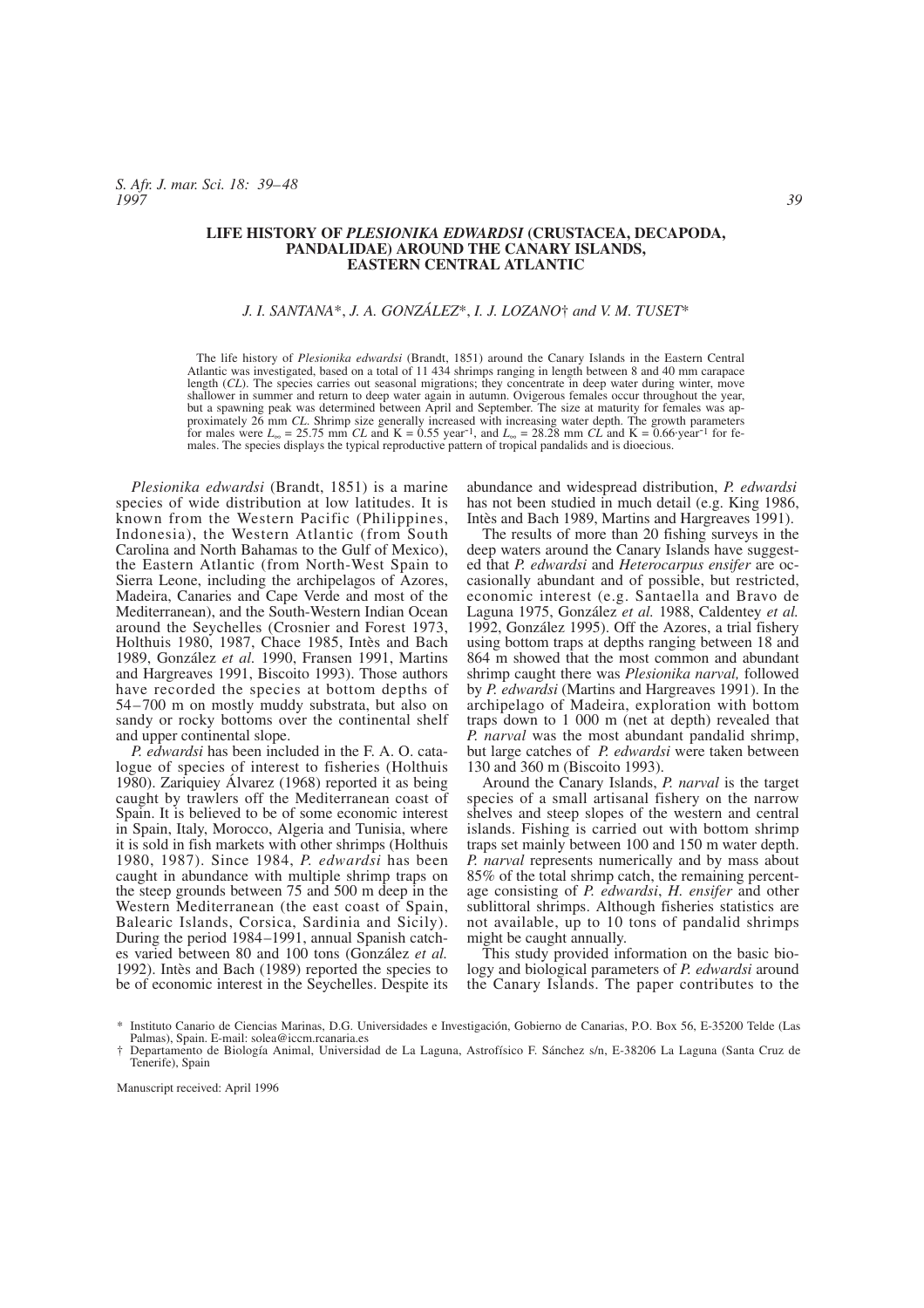| Cruise                          | Date                                                                                   | Island           | Latitude (°N)                                                                                                                  | Longitude (°W)                                   | Sample size     | Size range<br>$CL$ , $mm$ )         | Depth range (m)     |
|---------------------------------|----------------------------------------------------------------------------------------|------------------|--------------------------------------------------------------------------------------------------------------------------------|--------------------------------------------------|-----------------|-------------------------------------|---------------------|
| <b>AGAMENON 7406</b>            | une 1974                                                                               |                  | $28^{\circ}35^{\circ}$                                                                                                         | 17°57                                            | 620             |                                     | $165 - 325$         |
| CANARIAS 85                     | <b>Tune 1985</b>                                                                       |                  | $27^{\circ}40' - 28^{\circ}06'$                                                                                                | $5^{\circ}42^{\prime}-15^{\circ}52$              | 607             | $16 - 40$                           | $176 - 384$         |
| CANARIAS 85                     | lune 1985                                                                              |                  |                                                                                                                                | $3°47' - 14°02$                                  |                 |                                     | 137                 |
| CANARIAS 85                     | Tune 1985                                                                              |                  | $\begin{array}{c} 28^{\circ}09' - 28^{\circ}45' \\ 28^{\circ}56' - 29^{\circ}16' \\ 27^{\circ}59' - 28^{\circ}25' \end{array}$ | $13°34' - 13°51$                                 | $\ddot{ }$      | $31 - 35$<br>$13 - 33$<br>$17 - 33$ | $135 - 366$         |
| ∞ं<br>CANARIAS                  | lune 1985                                                                              |                  |                                                                                                                                | $6°33' - 16°38'$                                 |                 |                                     | $161 - 347$         |
| ័<br>CANARIAS                   | lune 1985                                                                              | コーロ              | $28^{\circ}15'$<br>$27^{\circ}59'$                                                                                             | $[7^{\circ}14^{\prime} - 17^{\circ}21^{\prime}]$ | 189<br>378      |                                     | $146 - 165$         |
| 83<br><b>CANARIAS</b>           | Tune 1985                                                                              |                  | $27^{\circ}41'$                                                                                                                | $18^{\circ}02'$                                  |                 | $14 - 33$                           | $128 - 322$         |
| $\frac{85}{25}$<br>CANARIAS     | June 1985                                                                              |                  | $28^{\circ}39'$                                                                                                                | 17°58'                                           |                 | $18 - 33$                           | $95 - 468$          |
| $\frac{8}{3}$<br>CANARIAS       | July 1985                                                                              | മധ               | $-27^{\circ}43$<br>$27^{\circ}41'$                                                                                             | $5^{\circ}46' - 15^{\circ}47$                    | 883344          | $19 - 35$                           | $219 - 332$         |
| CANARIAS 85                     | July 1985                                                                              |                  | $28^{\circ}01' - 28^{\circ}47'$                                                                                                | $13°48' - 14°27$                                 |                 | $15 - 34$                           | $161 - 409$         |
| MOGÁN 870                       | anuary 1987                                                                            | ЩU               | $27^{\circ}46^{\prime}-27^{\circ}52^{\prime}$                                                                                  | $4^{\circ}50^{\circ}$ -15°00'                    |                 | L                                   | $135 - 405$         |
| MOGÁN 870                       | February 1987                                                                          | ◡                | $27^{\circ}46^{\prime}-27^{\circ}52^{\prime}$                                                                                  | $14^{\circ}50^{\circ} - 15^{\circ}00^{\circ}$    | 509             | $8 - 34$<br>I                       | $180 - 315$         |
| MOGÁN 8710                      | October 1987                                                                           |                  | $27^{\circ}43^{\prime} - 27^{\circ}45^{\prime}$                                                                                | $5^{\circ}47' - 15^{\circ}49'$                   | 751             | $8 - 33$                            | $125 - 270$         |
| MOGAN 880Z                      | February 1988                                                                          |                  | $27^{\circ}43' - 27^{\circ}45'$                                                                                                | $15^{\circ}47' - 15^{\circ}49'$                  | 841             | $12 - 36$                           | $-285$<br>$128 - 7$ |
| MOGÁN 880-                      | April 1988                                                                             |                  | $27^{\circ}43' - 27^{\circ}45'$                                                                                                | $5^{\circ}47' - 15^{\circ}49'$                   | 49              | $20 - 34$                           | 286<br>$121 - 2$    |
| MOGÁN 880                       | May 1988                                                                               |                  | $27^{\circ}45'$<br>$27^{\circ}43 -$                                                                                            | $5^{\circ}47' - 15^{\circ}49'$                   | $\frac{21}{85}$ | $16 - 33$                           | $\overline{301}$    |
| MOGÁN 8806                      | June 1988                                                                              |                  | $27^{\circ}45'$<br>$27^{\circ}43$ '                                                                                            | $5^{\circ}47' - 15^{\circ}49'$                   |                 |                                     | $247 - 265$         |
| TFMC ZM/90                      | January 1990                                                                           |                  | 28°01'                                                                                                                         | $16^{\circ}44^{\prime} - 16^{\circ}45^{\prime}$  |                 | $17 - 28$<br>$17 - 21$              | $262 - 357$         |
| TFMC ZM/90                      | February 1990                                                                          |                  | $28^{\circ}01'$                                                                                                                | $16^{\circ}44' - 16^{\circ}45'$                  |                 |                                     | 98                  |
| TFMC ZM/90                      | July 1990                                                                              |                  | $28^{\circ}01'$                                                                                                                | $16^{\circ}44^{\prime} - 16^{\circ}45^{\prime}$  |                 |                                     | $128 - 201$         |
| TFMC ZM/90                      | August 1990                                                                            |                  | $28^{\circ}01'$                                                                                                                | $16^{\circ}44^{\prime} - 16^{\circ}45^{\prime}$  |                 |                                     | $121 - 158$         |
| TFMC ZM/90                      | September 1990                                                                         |                  | $28^{\circ}01'$                                                                                                                | $6^{\circ}44^{\prime}$ –16°45′                   |                 |                                     | $140 - 160$         |
| GOMERA 9009                     | September 1990                                                                         |                  | $28^{\circ}18'$<br>$27^{\circ}58^{\circ}$                                                                                      | $7^{\circ}12' - 17^{\circ}18'$                   |                 |                                     | $54 - 266$          |
| TFMC ZM/90                      | October 1990                                                                           |                  | $28^{\circ}01'$                                                                                                                | $6^{\circ}44^{\prime} - 16^{\circ}45^{\circ}$    |                 |                                     | $113 - 200$         |
| TFMC ZM/90                      | November 1990                                                                          |                  | $28^{\circ}01'$                                                                                                                | $6^{\circ}44^{\prime} - 16^{\circ}45^{\prime}$   |                 |                                     | $112 - 144$         |
| CANARIAS 9206                   | May 1992                                                                               |                  | $28^{\circ}06^{\prime}-28^{\circ}20^{\prime}$                                                                                  | $6^{\circ}46^{\circ} - 16^{\circ}57$             |                 |                                     | $337 - 350$         |
| CANARIAS 9206                   | une 1992                                                                               |                  | $28^{\circ}01' - 28^{\circ}19'$                                                                                                | $6^{\circ}43' - 16^{\circ}57'$                   |                 |                                     | $19 - 403$          |
| TALIARTE 9403                   | March 1994                                                                             | UUUUUHHHHHUHHHUU | $27^{\circ}59' - 27^{\circ}59'$                                                                                                | $5^{\circ}18' - 15^{\circ}20$                    | <b>AGRESSE</b>  | 29<br>$19 -$                        | $250 - 386$         |
| BOCINEGRO 9412                  | December 1994                                                                          |                  | $28^{\circ}08' - 28^{\circ}21'$                                                                                                |                                                  | $\Xi$           |                                     | $_{\odot}$          |
| Total                           | 1974–1994                                                                              |                  | $27^{\circ}40^{\prime}-29^{\circ}16^{\prime}$                                                                                  | $13°34' - 18°02'$                                | 11434           | $8 - 40$                            | $54 - 468$          |
| P = La Palma. C = Gran Canaria. | $F =$ Fuerteventura, $L =$ Lanzarote, $T =$ Tenerife, $G =$ La Gomera, $H =$ El Hierro |                  |                                                                                                                                |                                                  |                 |                                     |                     |

Table I: Cruise and sampling information of shrimps taken between 1974 and 1994 around the Canary Islands Table I: Cruise and sampling information of shrimps taken between 1974 and 1994 around the Canary Islands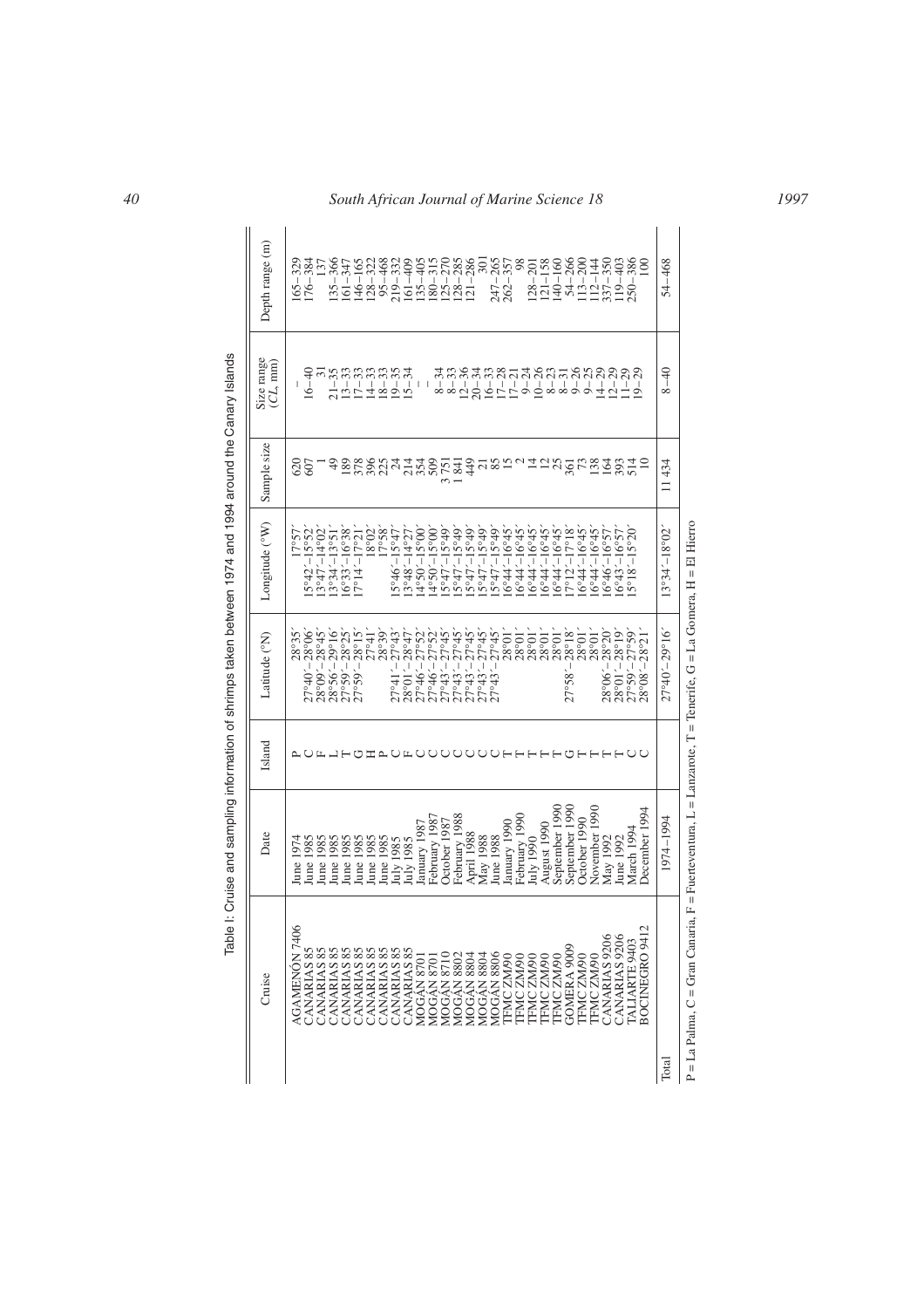

Fig. 1: Depth distribution of *P. edwardsi* off the Canary Islands, expressed in terms of *cpue*: total catches and catches of ovigerous females presented separately

knowledge of the life history of this pandalid species, and may be of future importance should it become necessary to assess and manage the stock.

#### **MATERIAL AND METHODS**

About 12 research surveys were made to the Canary Islands in the Eastern Central Atlantic be-

Table II: Effort and mass of total and ovigerous shrimps caught per 50 m depth interval

| Depth interval                                                                                                                     | <b>Effort</b>                                | Mass caught $(g)$                                                   |                                                             |  |  |
|------------------------------------------------------------------------------------------------------------------------------------|----------------------------------------------|---------------------------------------------------------------------|-------------------------------------------------------------|--|--|
| (m)                                                                                                                                | (number)<br>of traps)                        | Total catch                                                         | Ovigerous<br>shrimps                                        |  |  |
| $51 - 100$<br>$101 - 150$<br>$151 - 200$<br>$201 - 250$<br>$251 - 300$<br>$301 - 350$<br>$351 - 400$<br>$401 - 450$<br>$451 - 500$ | 20<br>101<br>54<br>58<br>60<br>17<br>12<br>5 | 152<br>11 790<br>14 2 3 5<br>20 502<br>20 736<br>1450<br>174<br>202 | 49<br>3 803<br>6868<br>9.500<br>9 1 6 4<br>268<br>35<br>108 |  |  |
| Total                                                                                                                              | 328                                          | 69 248                                                              | 29 7 95                                                     |  |  |



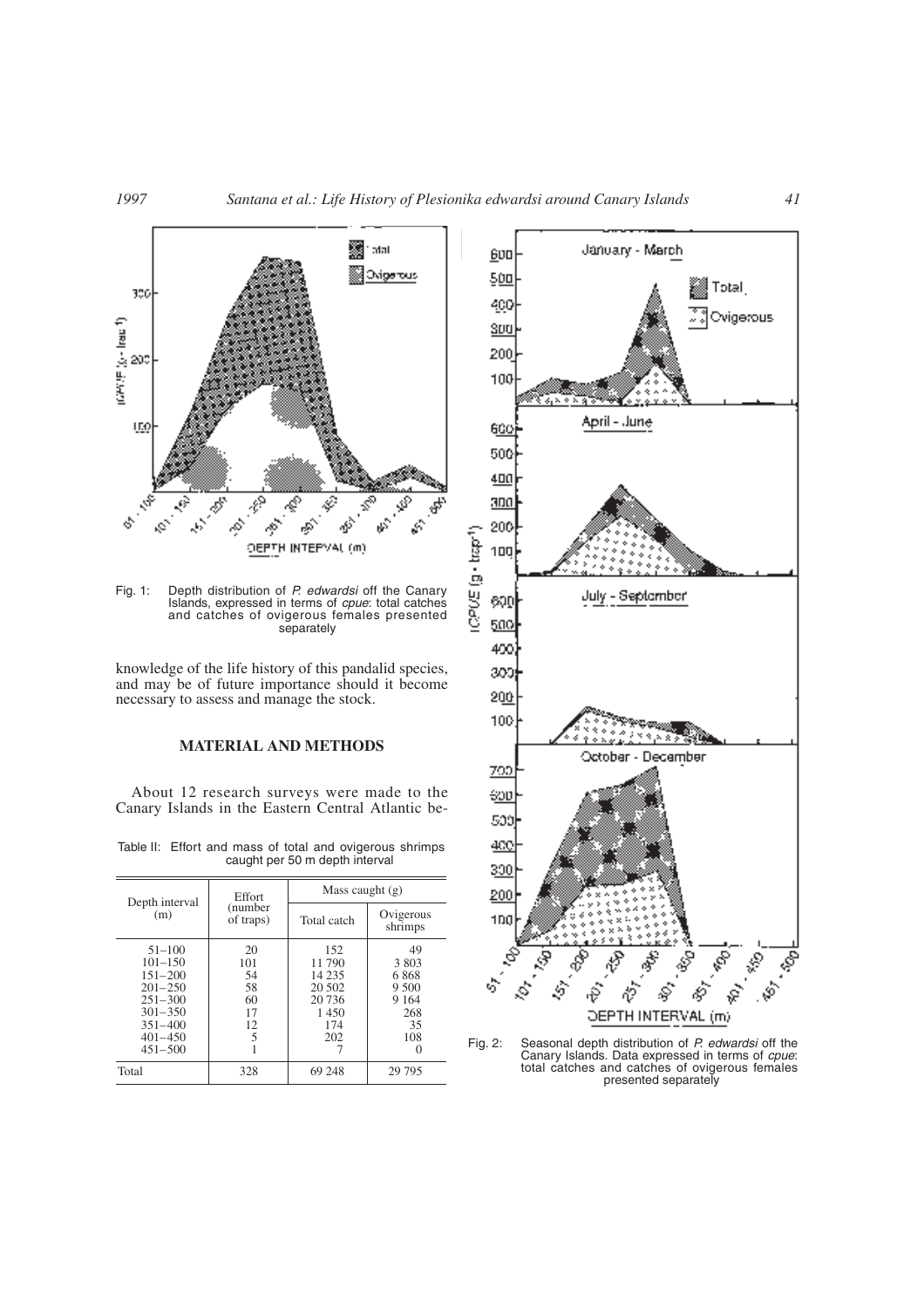

Fig. 3: Monthly frequencies of ovigerous females in the population of *P. edwardsi* off the Canary Islands

tween 27°41′–29°16′N and 13°34′–18°02′W during the period 1974–1994 (Table I). During these cruises, bottom traps were set on the insular shelf and slope regions at depths ranging from 54 to 468 m depth (e.g. Santaella *et al*. 1975, Santana *et al*. 1987, González *et al*. 1988, Lozano *et al*. 1990a, b, 1992, Hernández *et al*. 1991, López Abellán *et al.* 1994,



Fig. 4: Relationship between frequency of ovigerous females and carapace length of *P. edwardsi* off the Canary Islands



Fig. 5: Size frequency distributions of (a) non-ovigerous and ovigerous and (b) male and female *P. edwardsi* off the Canary Islands

González 1995). A total of 11 434 *P. edwardsi* was studied from these cruises, from which 75.6% were measured (size range 8–40 mm carapace length, Table I).

*P. edwardsi* was not targeted during the research surveys, which formed part of a larger study on the entire pandalid shrimp assemblage. Therefore, fishing effort across the bathymetric range from 50 to 500 m was more or less equally distributed over each 100 m depth interval. Differences in the actual number of traps set per 50 m depth interval reflect variable weather conditions (Table II).

Most of the specimens caught were separated with respect to their ovigerous or non-ovigerous condition and counted. The carapace length (*CL*) of a subsample from each group was measured  $(\pm 0.1 \text{ mm})$  dorsally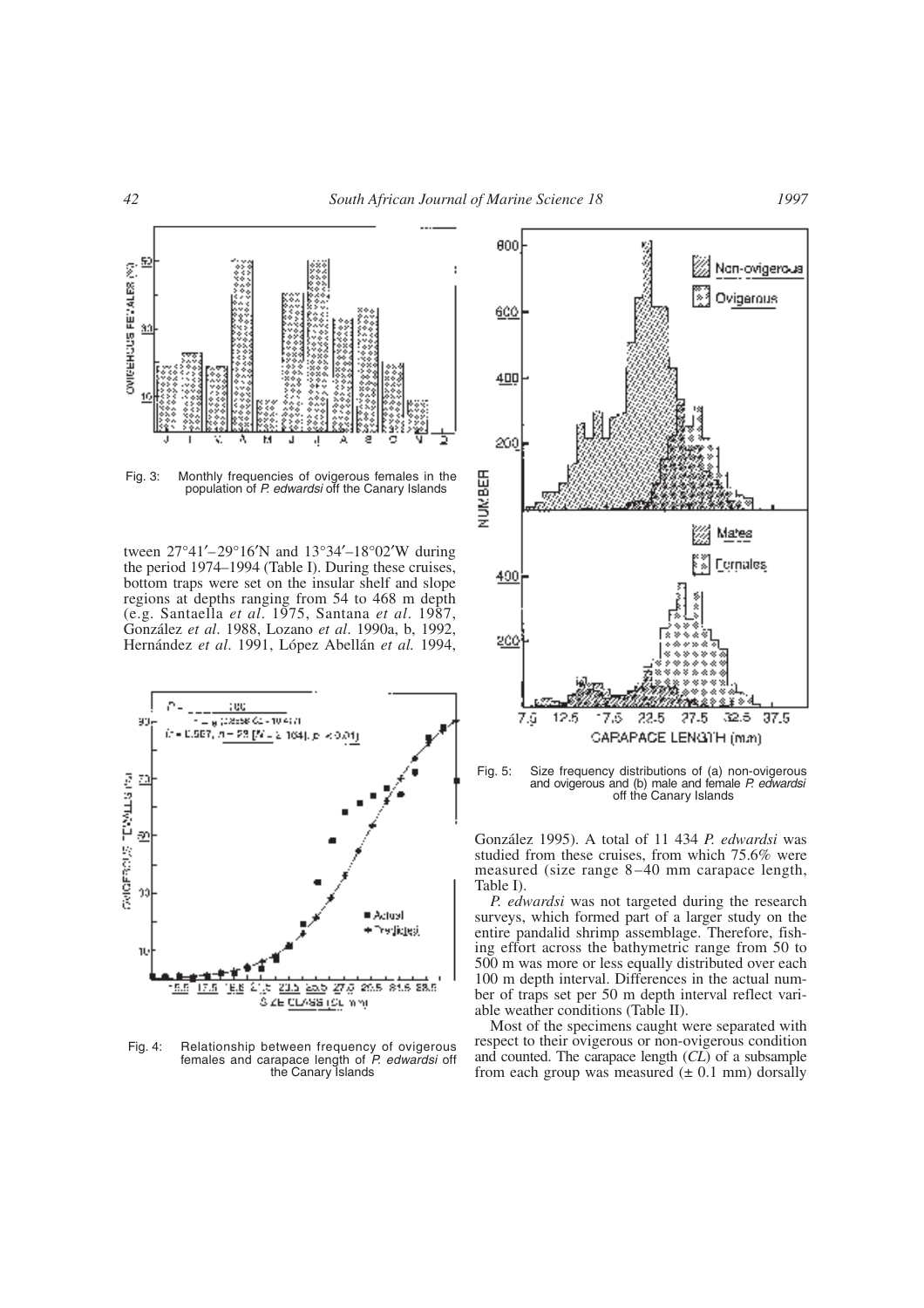from the posterior edge of the eye socket to the posterior edge of the carapace using a vernier caliper. The total wet mass (*W*) of each shrimp was measured  $(\pm 0.1g)$ , mostly from fresh material. The sex of nonovigerous individual samples (females, males and sexually unidentified specimens) was determined after 1985, according to the presence/absence of the appendix masculina on the endopod of the second

| Sex/Group             |                                                                     |                        | Value per depth interval (m) |                        |                     |                    |                    |
|-----------------------|---------------------------------------------------------------------|------------------------|------------------------------|------------------------|---------------------|--------------------|--------------------|
|                       | Season                                                              | $101 - 150$            | $151 - 200$                  | $201 - 250$            | $251 - 300$         | $301 - 350$        | $351 - 400$        |
| Males                 | January-March<br>Mean size (CL, mm)<br>SD<br>$\boldsymbol{n}$       |                        |                              | 14.1<br>1.8<br>102     | 19.6<br>4.6<br>46   |                    | 21.6<br>3.8<br>126 |
|                       | April-June<br>Mean size (CL, mm)<br>SD<br>$\boldsymbol{n}$          |                        |                              | 21.4<br>3.5<br>168     | 19.7<br>4.1<br>139  | 22.1<br>4.1<br>139 |                    |
|                       | July-September<br>Mean size (CL, mm)<br>SD<br>$\,n$                 |                        | 13.7<br>5.2<br>124           |                        |                     |                    |                    |
| Females               | January-March<br>Mean size (CL, mm)<br>SD<br>$\boldsymbol{n}$       |                        |                              | 14.5<br>2.6<br>186     | 24.9<br>4.0<br>650  |                    | 25.6<br>3.4<br>102 |
|                       | April-June<br>Mean size $(CL, \text{mm})$<br>SD<br>$\boldsymbol{n}$ | 23.6<br>6.3<br>104     | 25.4<br>3.6<br>145           | 26.6<br>3.8<br>321     | 27.1<br>4.6<br>382  | 25.2<br>3.1<br>62  |                    |
|                       | July-September<br>Mean size (CL, mm)<br>SD<br>$\boldsymbol{n}$      |                        | 24.8<br>4.0<br>163           |                        |                     |                    |                    |
|                       | October-December<br>Mean size (CL, mm)<br>SD<br>$\boldsymbol{n}$    | 25.8<br>2.3<br>125     | 26.9<br>2.5<br>254           | 27.4<br>2.0<br>393     |                     |                    |                    |
| Non-ovigerous shrimps | January-March<br>Mean size $CL$ , mm)<br>SD<br>$\boldsymbol{n}$     |                        |                              | 14.1<br>1.8<br>281     | 21.3<br>5.0<br>1428 |                    | 21.6<br>4.1<br>151 |
|                       | April-June<br>Mean size (CL, mm)<br>SD<br>$\boldsymbol{n}$          | 18.6<br>3.9<br>69      | 21.9<br>3.5<br>127           | 22.2<br>3.5<br>346     | 23.1<br>4.9<br>433  | 23.2<br>3.3<br>181 |                    |
|                       | July-September<br>Mean size (CL, mm)<br>SD<br>$\boldsymbol{n}$      |                        | 16.1<br>6.5<br>194           | 18.3<br>$7.5\,$<br>75  |                     |                    |                    |
|                       | October-December<br>Mean size $CL$ , mm)<br>SD<br>$\boldsymbol{n}$  | 20.6<br>3.3<br>1 1 0 6 | 21.7<br>3.1<br>672           | 22.2<br>3.6<br>1 3 1 7 | 22.8<br>5.0<br>72   |                    |                    |

Table III: Seasonality in mean size of shrimps per 50 m depth interval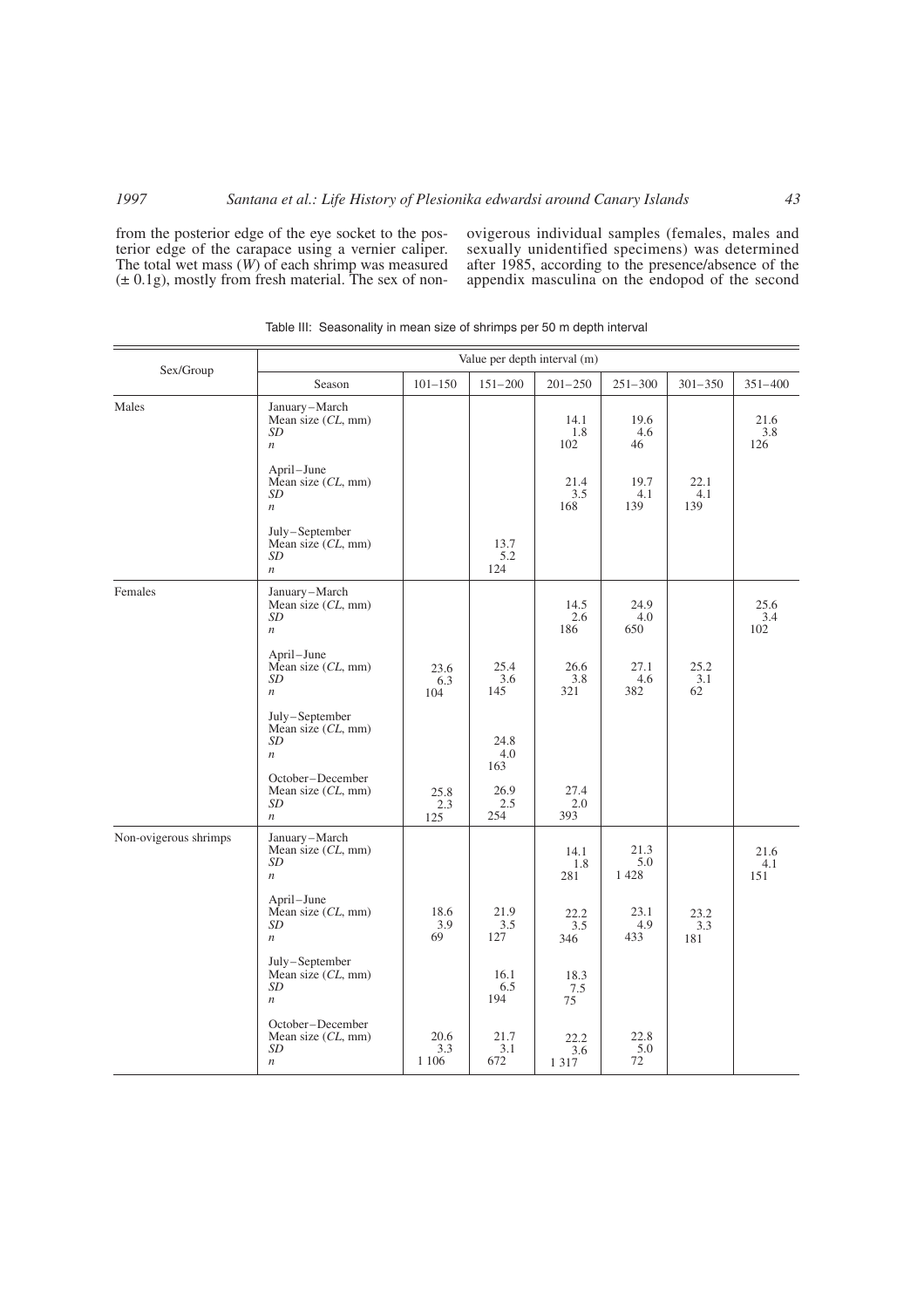Table III *(continued)*

| Sex/Group         |                                                                        |                    |                    | Value per depth interval (m) |                    |             |                   |
|-------------------|------------------------------------------------------------------------|--------------------|--------------------|------------------------------|--------------------|-------------|-------------------|
|                   | Season                                                                 | $101 - 150$        | $151 - 200$        | $201 - 250$                  | $251 - 300$        | $301 - 350$ | $351 - 400$       |
| Ovigerous females | January-March<br>Mean size $(CL, \text{mm})$<br>SD<br>$\boldsymbol{n}$ |                    |                    |                              | 26.4<br>2.3<br>370 |             | 26.5<br>1.6<br>86 |
|                   | April-June<br>Mean size $CL$ , mm)<br>SD<br>$\boldsymbol{n}$           |                    | 26.4<br>2.9<br>123 | 28.1<br>3.2<br>219           | 29.2<br>3.2<br>256 |             |                   |
|                   | July-September<br>Mean size $CL$ , mm)<br>SD<br>$\boldsymbol{n}$       |                    | 24.7<br>3.7<br>144 |                              |                    |             |                   |
|                   | October-December<br>Mean size $CL$ , mm)<br>SD<br>n                    | 25.8<br>2.2<br>125 | 26.9<br>2.5<br>252 | 27.4<br>2.0<br>392           |                    |             |                   |

pleopod (King and Moffitt 1984).

Shrimp abundance was estimated indirectly using catch-per-unit-effort (*cpue*) data (i.e. mass of shrimp per trap). The seasonal distribution of shrimp size and depth was investigated at 50 m depth intervals. The mass of shrimp per trap was calculated separately for ovigerous females and total shrimp. Sexes were treated separately, and samples consisting of <40 individuals were not analysed.

The spawning season was determined from the monthly frequency of ovigerous females. A sexual maturity curve was derived using a logistic function (Pope *et al*. 1983). The mean length (*CL*) at maturity in females was calculated as the length at which  $25\%$ of the population was ovigerous (King and Butler 1985).

Length frequency data were analysed to estimate growth of each sex, according to the method of Pauly (1983). Length frequencies of samples from

Table IV: Statistical data on the size of the shrimps examined

| Parameter                                                     | Males       | Females     | Non-ovigerous<br>shrimps    | Ovigerous<br>females         |
|---------------------------------------------------------------|-------------|-------------|-----------------------------|------------------------------|
| Number of<br>observations<br>Mean size                        | 906         | 3 0 1 4     | 6 5 7 4                     | 2 1 6 4                      |
| $CL, \text{mm}$<br>SD<br>Range (mm) $ 8.0 - 34.0 $ 8.0 - 39.9 | 19.1<br>5.0 | 25.3<br>4.8 | 21.2<br>4.6<br>$8.0 - 35.0$ | 27.1<br>3.1<br>$12.6 - 39.9$ |

September 1990 (for males) and June 1992 (for females) were repeated over five and six years respectively to simulate the time sequence of the samples according to the principles of Pauly's method. The Hasselblad's maximum likelihood method was used to separate the normal distribution of mixtured samples. The growth performance of both sexes (Munro's phi prime) was compared, according to Sparre *et al*. (1989).

Normality of the length data was determined using the Kolmogorov-Smirnov test (Sokal and Rohlf 1981) prior to comparing the mean size of different groups of shrimps. The same test was used to compare length frequency distributions. The Mann-Whitney *U* test was applied as a non-parametric test to compare independent samples (Sokal and Rohlf 1981). Sex ratios were analysed by size-class. The relationship between *CL* and *W* was calculated for each sex (or group) over the entire study period using the equation

# $W = aCL^b$

## **RESULTS**

*P. edwardsi* has been caught at depths from 54 m (cruise "Gomera 9009") to 468 m (cruise "Canarias 85") in the waters around the Canary Islands. Maximum estimates of abundance range between  $264$  and  $353$  g·trap<sup>-1</sup> for total shrimps and between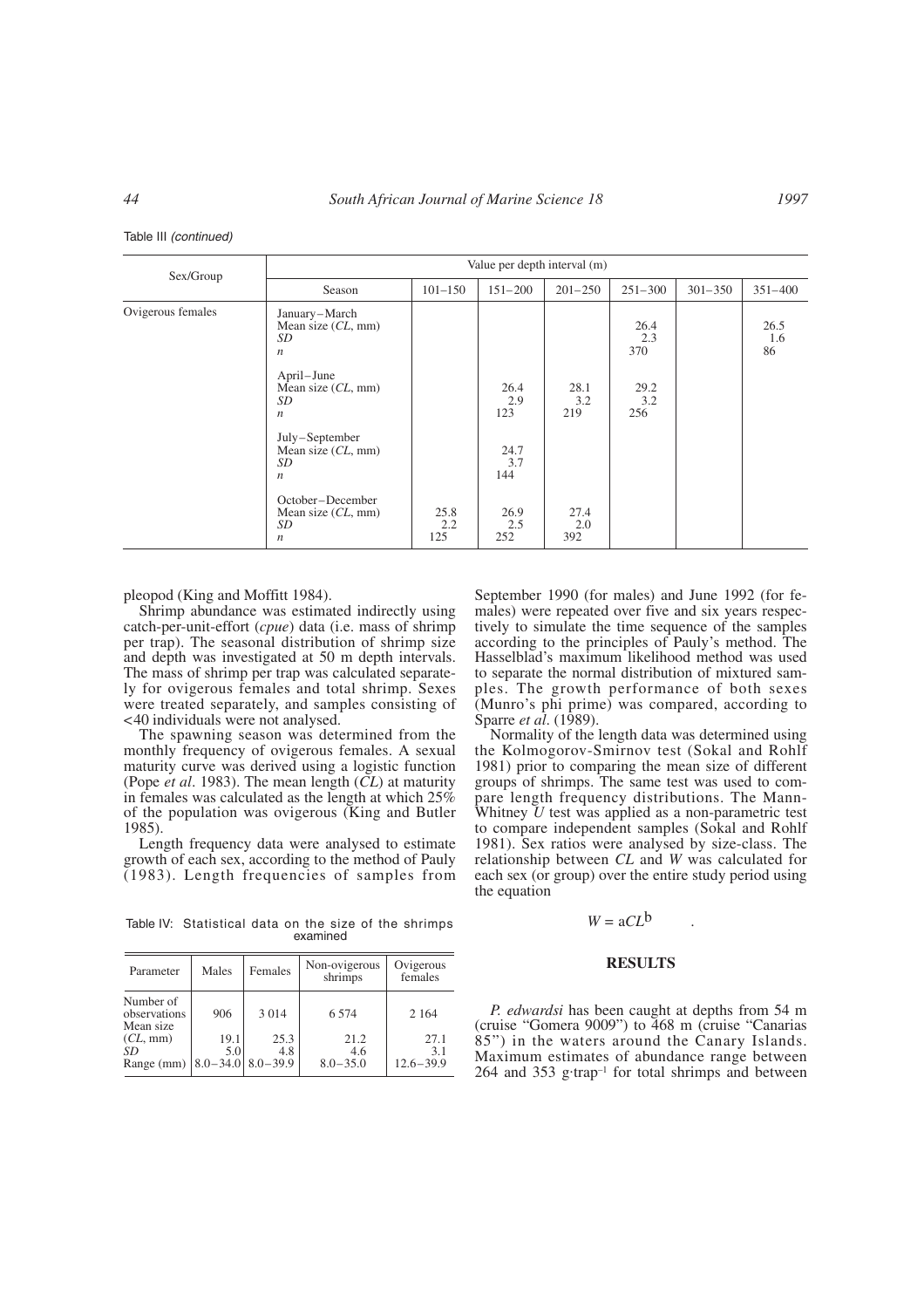

Fig. 6: Relationship between sex ratio frequency (females x 100/(males + females) and size of *P. edwardsi* off the Canary Islands

127 and 164 g·trap<sup>-1</sup> for ovigerous females. These catches were taken from depths ranging from 151 to 300 m (Fig. 1).

The P. edwardsi population was concentrated between 250 and 300 m deep (total shrimps =  $491$  g.trap<sup>-1</sup>, ovigerous females =  $168$  g.trap<sup>-1</sup>) during the period January–March. The population was more homogeneously distributed from April to June, when it occurred over a wider depth range of 150–300 m (total shrimps  $= 198-241$  g·trap<sup>-1</sup>, ovigerous females  $=$  $144-155$  g·trap<sup>-1</sup>, Fig. 2). During the months July-September, *P. edwardsi* was concentrated at 150–250 m (total shrimps  $= 163-121$  g·trap<sup>-1</sup>, ovigerous females  $= 146-73$  g·trap<sup>-1</sup>). Although the population occupied a wide depth range (100–300 m) from October to December, it was most abundant at 250–300 m (total shrimps  $= 721$  g·trap<sup>-1</sup>, ovigerous females  $=$  $300 \text{ g-trap}^{-1}$ , Fig. 2)

Females carried eggs throughout most of the year, with the percentage of ovigerous females in the population varying between 9.2 and 50.4% in May and July respectively (Fig. 3). The sexual maturity curve for female *P. edwardsi* (Fig. 4) shows that maturity (25% of the population) was reached at 26 mm *CL*.

The distribution of the mean shrimp sizes over each depth interval during each season is presented in Table III. In general, the size of females (both non-ovigerous individuals and ovigerous females) tended to increase with increasing depth. However, this trend was not apparent during the second quarter of the year for shrimps caught between 301 and 350 m deep. There was no clear trend in males because of insufficient data.

The length statistics of the shrimps examined by sex and reproductive group are summarized in Table IV. Material collected from around the Canary Islands ranged in length from 8 to 40 mm *CL*, and shrimps between 20 and 29 mm *CL* represented 66% of the total sample (Fig. 5). Males ranged from 8 to 34 mm *CL* and females between 8 and 40 mm *CL*. Non-ovigerous shrimps ranged from 8 to 35 mm *CL* and ovigerous females between 13 and 40 mm *CL* (Fig. 5).

There were significant differences in the length frequency distributions of *P. edwardsi* by sex and group (Table V). Females were significantly larger than males (25.3 mm and 19.1 mm *CL* respectively), whereas ovigerous females were significantly larger than non-ovigerous individuals (27.1 mm and 21.2 mm *CL* respectively).

Females dominated the bigger length-classes (20.0–40.9 mm), whereas sexes were equally represented in the 12–29 mm length range (Fig. 6). It was not possible to determine sex ratios in the smaller length-classes (8.0–11.9 mm).

Analyses of the length frequency data showed the presence of four modes in males and five in females (Table VI). Subsequent analysis of modal progression provided different values of *L*<sup>∞</sup> (25.75 and 28.28 mm) and K  $(0.55 \text{ and } 0.69 \text{ year}^{-1})$  for males and females respectively. Based on the phi prime index, females  $(\Phi^{\dagger} = 2.74)$  seem to have faster growth rates than males ( $\Phi' = 2.56$ ).

Table VII lists the relationships between carapace length and wet mass for each sex and group. Mass

|                                      |            | Number of observations |                   |            |                          | Number of observations |                   |            |
|--------------------------------------|------------|------------------------|-------------------|------------|--------------------------|------------------------|-------------------|------------|
| Non-parametric test                  | Males      | Females                | ∠                 |            | Non-ovigerous<br>shrimps | Ovigerous<br>females   | ৴                 |            |
| Kolmogorov-Smirnov<br>Mann-Whitney U | 906<br>906 | 3 0 1 4<br>3 0 1 4     | 14.77<br>$-30.46$ | ***<br>*** | 6.574<br>6.574           | 2 1 6 4<br>2 1 6 4     | 24.64<br>$-51.23$ | ***<br>*** |

Table V: Statistical comparison of length distributions and mean sizes of shrimps examined

 $z =$ Density function of normal probability

 $* p < 0.001$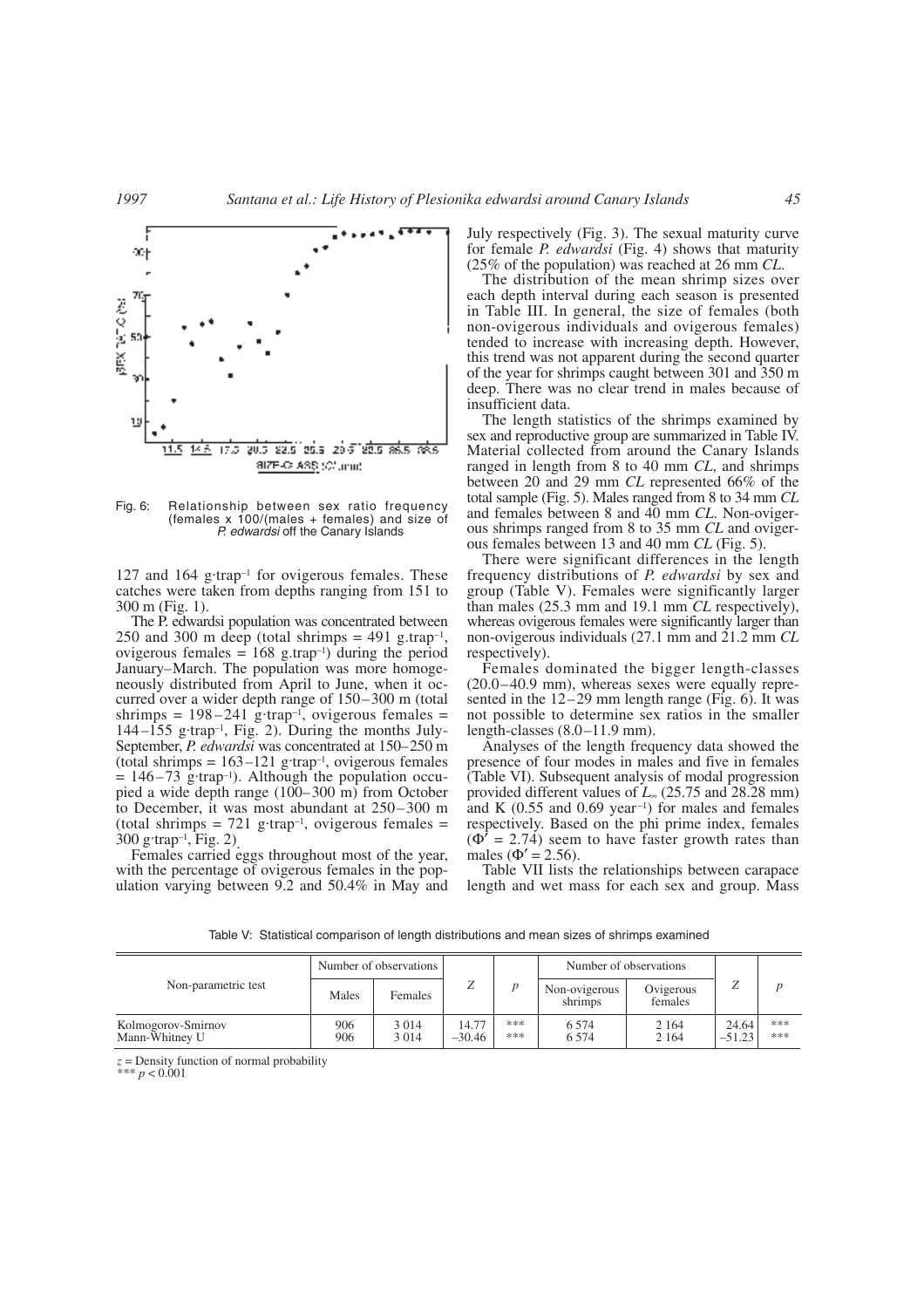| Table VI: Normal length distributions of male and female |
|----------------------------------------------------------|
| P. edwardsi derived by the maximum likelihood            |
| method                                                   |

| Number of<br>observations                | Mode<br>$CL, \text{mm}$                        | SD                                        | SI.                              | $\chi^2$ | df |  |  |
|------------------------------------------|------------------------------------------------|-------------------------------------------|----------------------------------|----------|----|--|--|
|                                          |                                                | Males                                     |                                  |          |    |  |  |
| 66.00<br>34.00<br>37.95                  | 9.792<br>16.699<br>20.329                      | 1.132<br>0.659<br>1.350                   | 7.715<br>3.614                   |          | 3  |  |  |
| Females                                  |                                                |                                           |                                  |          |    |  |  |
| 10.19<br>31.43<br>56.41<br>45.87<br>9.10 | 18.250<br>21.318<br>23.512<br>25.697<br>28.083 | 1.638<br>1.325<br>0.865<br>0.709<br>0.594 | 2.071<br>2.005<br>2.777<br>3.664 | 11.449   | 10 |  |  |

*SI* = Separation index

increased with negative allometry, the coefficient b varying between 2.298 and 2.778. All relationships were significant ( $p < 0.01$ ) and the high  $r^2$  values indicated a good fit to the data.

## **DISCUSSION**

Off the Canary Islands, *P. edwardsi* has been collected from 54 m to at least 468 m, mainly from 150 to 300 m. The species is commonly caught between 250 and 380 m off the Mediterranean coasts (Holthuis 1987) and at 300–500 m off the coast of North Africa (Crosnier and Forest 1973). Although the present results suggest that *P. edwardsi* inhabits shallower waters around the Canary Islands, it has been recorded from equally shallow water around the Azores (Martins and Hargreaves 1991). The other common pandalid shrimps, *P. narval*, is most frequently caught between 20 and 200 m off the Canary Islands, mainly from 50 to 175 m (González *et al*. 1997). The present results suggest that *P. narval* may be replaced by *P. edwardsi* with increasing depth.

*P. edwardsi* tends to concentrate in deep water in winter, moves shallower during spring, reaches its shallowest depths in summer and returns to deep water again in autumn. A similar distribution pattern, based on seasonal vertical movements, has also been reported for *P. narval* off the Canary Islands (González *et al*. 1997) and in the Eastern Mediterranean (Thessalou-Legaki *et al*. 1989).

Ovigerous females of *P. edwardsi* were present throughout most of the year, with peak spawning activity from April to September. Ovigerous females of this species were observed between January and

Table VII: Regression statistics  $(y = ax^b)$  for the relationships between carapace length (*CL*, mm) and wet body mass (g) by sex and reproductive group of *P. edwardsi*

| Sex/Group                                                      | $a(x10^{-4})$                        | h                                | r <sup>2</sup>                   | n                                  |
|----------------------------------------------------------------|--------------------------------------|----------------------------------|----------------------------------|------------------------------------|
| Males<br>Females<br>Non-ovigerous shrimps<br>Ovigerous females | 34.964<br>12.143<br>12.193<br>59.448 | 2.439<br>2.778<br>2.757<br>2.298 | 0.874<br>0.931<br>0.941<br>0.843 | 906<br>3 0 1 4<br>6.574<br>2 1 6 4 |

For all regressions  $p < 0.01$ 

March off the Azores (Martins and Hargreaves 1991), from January to August off the Iberian Peninsula (Zariquiey Álvarez 1968) and throughout the year in the Mediterranean (Holthuis 1987). Wide spawning seasons have also been reported for some congeneric species: *P. narval* off the Canary Islands (González *et al*. 1997), *P. heterocarpus* off the Mediterranean coasts (Holthuis 1987) and *P. martia* in the Mediterranean and the Eastern Central Atlantic (Zariquiey Álvarez 1968, Lagardère 1981, Holthuis 1987).

Given the seasonal nature of both distribution and spawning patterns in *P. edwardsi*, it is likely that the vertical movements of the population could be related to reproduction. Most shrimps, particularly ovigerous females, inhabit shallower waters during the second half (July to September) of the main spawning period. A similar pattern has been observed for *P. narval* off the Canary Islands (González *et al*. 1997).

These migratory and reproductive patterns become more difficult to interpret when analysing the bathymetric distribution in relation to shrimp length. Off the Canary Islands, the size of female *P. edwardsi* appears to increase with greater depth. A similar trend has been reported for other pandalids, e.g. *P. narval*, *Pandalus borealis, Pandalus montagui, Heterocarpus laevigatus, Heterocarpus sibogae* and *H. ensifer*, where larger individuals occupy deeper waters (Thessalou-Legaki 1989, González *et al*. 1997). In the present study, *P. edwardsi* showed no size gradient with depth in relating to spawning season. Non-return migrations towards deeper waters are believed to be the reason for such size differences in the inshore/offshore distribution of pandalids (Thessalou-Legaki *et al*. 1989).

The observation that female *P. edwardsi* are larger than males and that ovigerous females are larger than non-ovigerous individuals has been reported for shrimps off the Seychelles (Intès and Bach 1989) and the Azores (Martins and Hargreaves 1991). The predominance of females in the large size-classes suggests that *P. edwardsi* might be a protandrous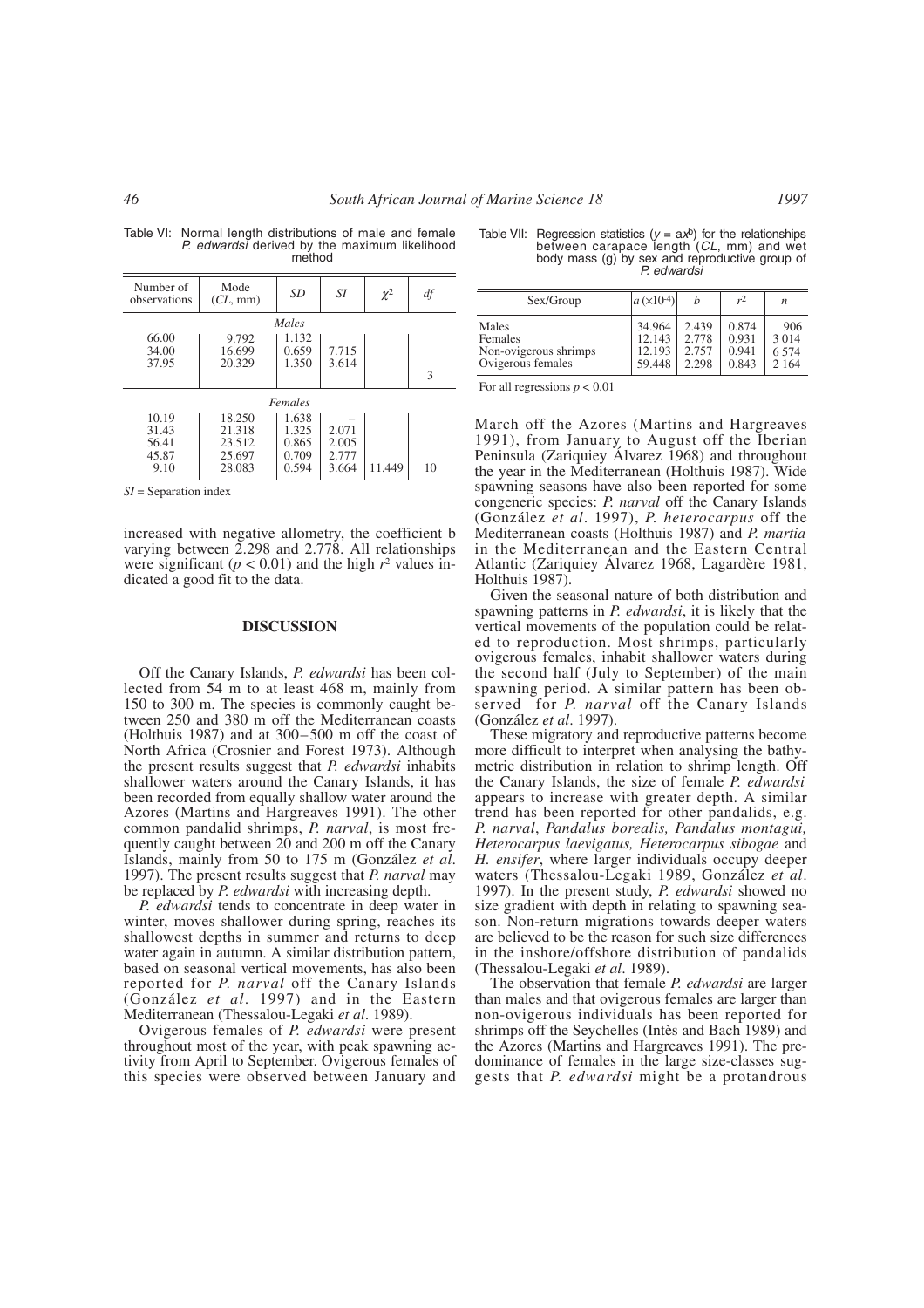hermaphrodite, as has been reported for many tropical and temperate deep-water pandalids, e.g. *Pandalus danae, Pandalus jordani, P. borealis, H. ensifer, H. laevigatus and H. sibogae* (King and Moffitt 1984, Thessalou-Legaki *et al*. 1989). However, the results are not conclusive. That females are larger than males and sex ratios favouring females in larger size-classes have traditionally been used as evidence for sex reversal. However, similar variations in size and sex ratios can occur in dioecious species where there are sex differences in relation to growth, mortality, migration and habitat preference. Differences in size and sex ratios appear to have been incorrectly used to support the hypothesis of sex reversal in other crustaceans (King and Moffitt 1984).

Growth parameters calculated in this study, particularly for females, are similar to those reported for *P. edwardsi* off the Fiji Islands (King 1986) and the Seychelles (Intès and Bach 1989). The present data show marked differences in growth patterns between the sexes where females have higher growth rates than males, which accounts for the observed patterns of sizes and sex ratios. González *et al.* (1997) found similar sex differences in relation to size, sex ratio and growth patterns in *P. narval* off the Canary Islands.

The data presented here regarding seasonal migrations, sex ratios and growth suggest that *P. edwardsi* is dioecious. Therefore, the species conforms to the reproductive pattern of tropical pandalids and demonstrates the complex nature of their life history.

### **ACKNOWLEDGEMENTS**

The assistance of our colleagues, Mr V. Rico and Ms M. García, is gratefully acknowledged. Part of the study was carried out under the auspices of the Community Research Programme, with financial support from the European Commission.

#### **LITERATURE CITED**

- BISCOITO, M. J. 1993 An account of the shrimps of the family Pandalidae (Crustacea, Decapoda, Caridea) in Madeiran waters. *Cour. Forsch.-Inst. Senckenberg* **159**: 321–325.
- CALDENTEY, M. A., SANTANA, J. I., GONZÁLEZ, J. A. and I. J. LOZANO 1992 — Observaciones biológico-pesqueras sobre los Pandálidos (Crustacea, Decapoda, Caridea) de Canarias. In *Actas V Simposio Ibérico Estudios Bentos Marino*. Bacallado, J. J. and J. Barquín (Eds). Universidad de La Laguna, **2**: 25–43.
- CHACE, F. A., 1985 The caridean shrimps (Crustacea:

Decapoda) of the *Albatross* Philippine Expedition, 1907–1910, Part 3: Families Thalassocarididae and Pandalidae. *Smithson. Contr. Zool*. **411**: 143 pp.

- CROSNIER, A. and J. FOREST 1973 Les crevettes profondes de l'Atlantique Oriental Tropical. *Faune Trop. (ORSTOM)* **19**: 409 pp.
- FRANSEN, C. H. J. M. 1991 Preliminary report on Crustacea collected in the eastern part of the North Atlantic during the CANCAP and MAURITANIA Expeditions of the former Rijksmuseum van Natuurlijke Historie. Leiden;
- Nationaal Natuurhistorisch Museum: vi + 200 pp. GONZÁLEZ, J. A. 1995 *Catálogo de los Crustáceos Decápodos de las islas Canarias*. Tenerife; Turquesa: 284 pp.
- GONZÁLEZ, J. A., LOZANO, I. J., CALDENTEY, M. A., SAN-TANA, J. I., GÓMEZ, J. A. and R. CASTILLO 1988 — Resultados de la campaña de prospección pesquera "CA-NARIAS 85". *Infmes téc. Inst. esp. Oceanogr., Madrid* **57**: 93 pp.
- GONZÁLEZ, J. A., CALDENTEY, M. A. and J. I. SANTANA 1990 — Catálogo de las especies de la familia Pandalidae (Crustacea, Decapoda, Caridea) en Canarias. *Vieraea* **19**:  $141 - 151$ .
- GONZÁLEZ, J. A., CARRILLO, J., SANTANA, J. I., MARTÍNEZ BAÑO, P. and F. VIZUETE 1992 — La pesquería de Quisquilla, *Plesionika edwardsii* (Brandt, 1851), con tren de nasas en el Levante español. Ensayos a pequeña escala en Canarias. *Infmes téc. Scientia Mar., Barcelona* **170**: 31 pp.
- GONZÁLEZ, J. A., TUSET, V. M., LOZANO, I. J. and J. I. SANTANA 1997 Biology of *Plesionika narval* (Crustacea, Decapoda, Pandalidae) around the Canary Islands (Eastern Central Atlantic). *Estuar. coast. Shelf Sci.*  $44 \cdot 339 - 350$
- HERNÁNDEZ, F., JIMÉNEZ, S., LOZANO, I. J., SÁNCHEZ, E. and P. ORTEGA 1991 — Resultados de la Campaña TFMCZM-90 (Isla de Tenerife). *Infmes téc. Dep. Biol. mar. Museo Cienc. Nat., Tenerife* **2**: 322 pp.
- HOLTHUIS, L. B. 1980 F. A. O. species catalogue. 1. Shrimps and prawns of the world. An annotated catalogue of species of interest to fisheries. *F.A.O. Fish. Synop.* **125** (1): 271 pp.
- HOLTHUIS, L. B. 1987 Crevettes. In *Fiches FAO d'Identification des Espèces pour les Besoins de la Pêche. (Révision 1). Méditerranée et Mer Noire. Zone de Pêche 37.* **1**. Végétaux et Invertébrés. Fischer, W., Bauchot, M. L. and M. Schneider (Eds) Rome: F.A.O.: 189–292.
- INTÈS, A. and P. BACH 1989 La Campagne "CEPROS" du N.O. ALIS sur les accores du plateau Seychellois. Mahe; Convention France/Seychelles **87/206/01**: 119 pp.
- KING, M. G. 1986 The fishery resources of Pacific island countries. 1. Deep-water shrimps. *F.A.O. Fish. tech. Pap*. **272/1**: 1–45.
- KING, M. G. and A. J. BUTLER 1985 Relationship of life-history patterns to depth in deep-water caridean shrimp (Crustacea: Natantia). *Mar. Biol*. **86**: 129–138.
- KING, M. G. and R. B. MOFFITT 1984 The sexuality of tropical deepwater shrimps (Decapoda: Pandalidae). *J. crustacean Biol.* **4** (4) : 567 –571.
- LAGARDÈRE, J. P. 1981 Crevettes. In *Fiches F. A. O. d'Identification des Espèces pour les Besoins de la Pêche. Atlantique Centre-Est. Zones de Pêche 34, 47 (en partie)* **6**. Fischer, W., Bianchi, G. and W. B. Scott (Eds). Rome; F.A.O.: various pages.
- LÓPEZ ABELLÁN, L. J., SANTAMARÍA, M. T. G. and E. BALGUERÍAS 1994 — Resultados de la campaña experimental de pesca, realizada en aguas del suroeste de la isla de Tenerife "CANARIAS 9206". *Infmes téc. Inst. esp. Oceanogr., Madrid* **147**: 62 pp.